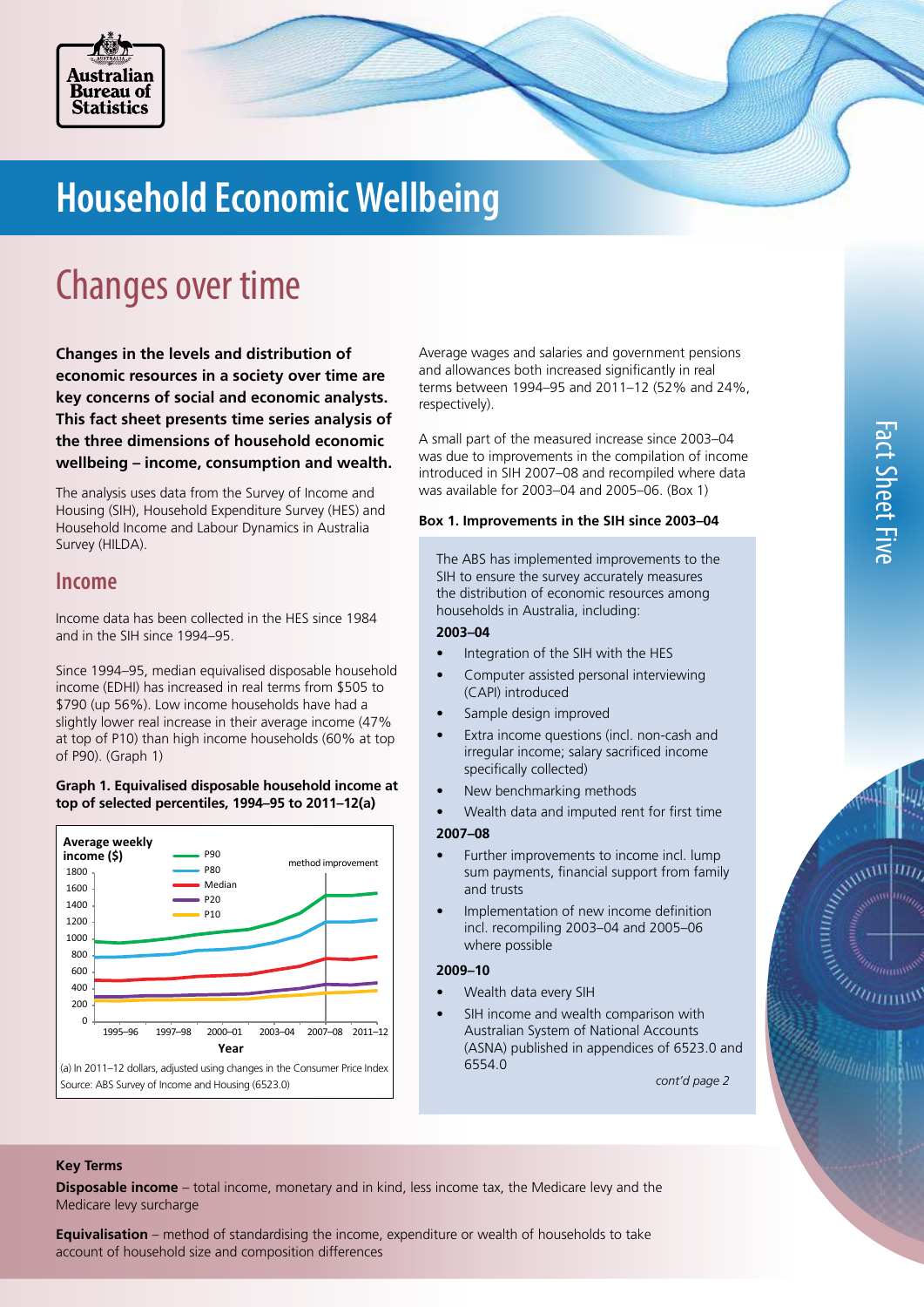## Changes over time

#### **2011–12**

- Social transfers in kind (STIK) allocated in every SIH **2013–14**
- 
- Previous HES only items incl. disability and health care cards in every SIH to improve STIK allocations
- More detailed superannuation information

The improvements had most impact on households at the top of the income distribution, mainly from wages and salaries. In 2011–12, the EDHI for households at the top of P90 was 8% higher than the previous income definition while in 2005–06 it was 4% higher. At the top of P10 the changes increased EDHI by 1% in 2011–12, while mean weekly income increased by 3% in 2005–06 and 6% in 2011–12. (Graph 2)

#### **Graph 2. Equivalised disposable household income, current and previous income definition(a)**



**Box 1. Improvements in the SIH since 2003–04** *(Cont'd)* The Gini coefficient is a single statistic between zero and one and is a summary indicator of the degree of inequality, with values closer to 0 representing less inequality, and values closer to one representing greater inequality. Since 1994–95, the Gini coefficient for EDHI has been lowest in 1996–97 (0.292) and highest in 2007–08 (0.336). It decreased by 5% between 2007–08 and 2011–12. (Graph 3)

#### **Graph 3. Gini coefficient of equivalised disposable household income, 1994–95 to 2011–12**



The HILDA survey provides valuable insight into economic circumstances over time and the persistence of income disadvantage for individual households. Two thirds of households with a low income (lowest two income quintiles) in 2001 continued to have a low income in 2009. Similarly, over 60% of high income households (highest two quintiles) in 2001, remained at the top of the income distribution in 2009. (Graph 4)



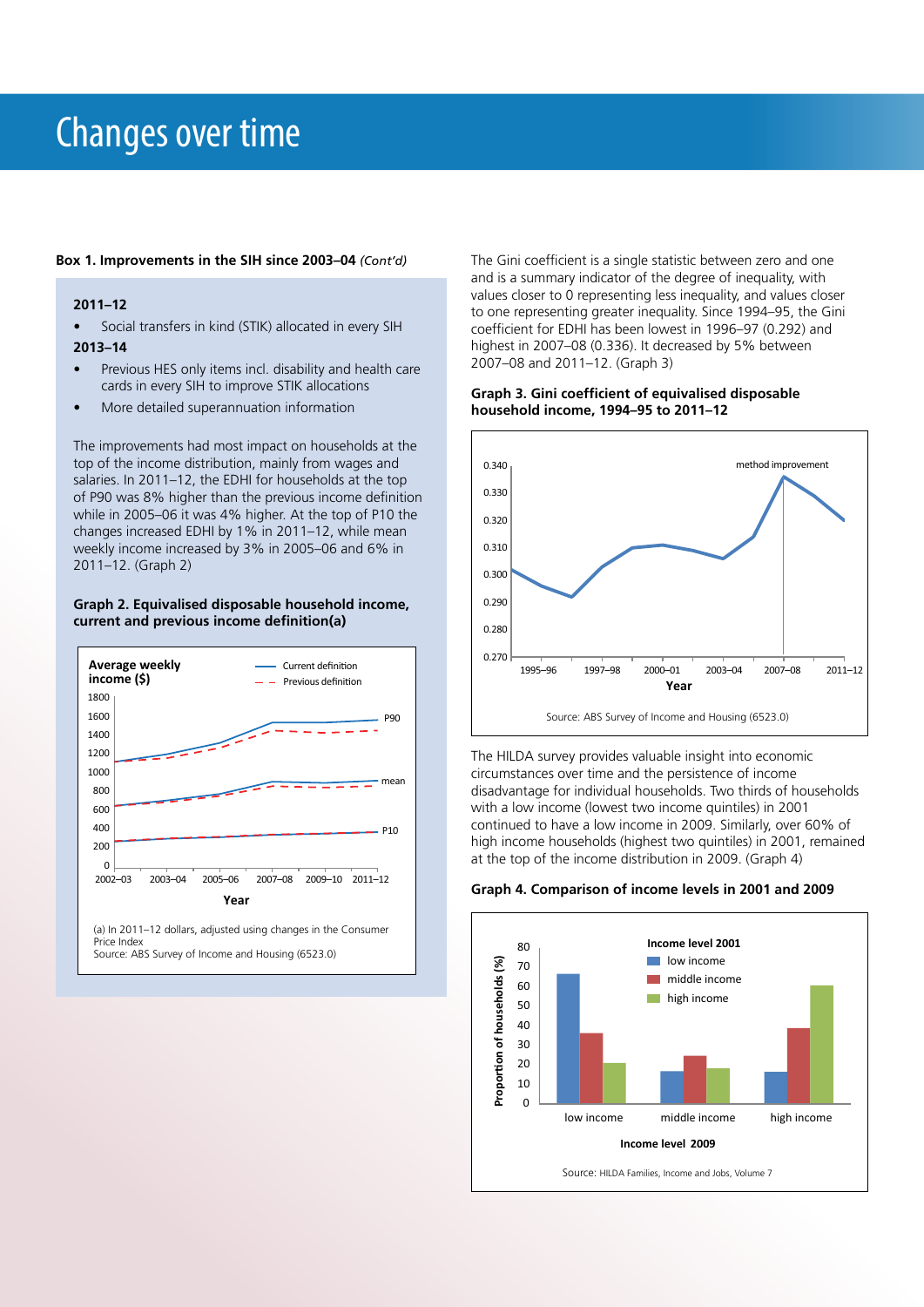## **Consumption expenditure**

As incomes have risen, consumption expenditure has also risen. Between 1984 and 2009–10 average weekly expenditure of all households increased in real terms by one third from \$933 to \$1,236. The increase in expenditure was greatest for households in the fourth and fifth gross income quintiles. In these quintiles average income exceeded average consumption expenditure by 14% and 31%, respectively in 2009–10. By comparison, households in the lowest two income quintiles had average expenditure higher than their average disposable income. (Graph 5)

#### **Graph 5. Average expenditure and disposable income, by gross income quintile, 1984 and 2009–10**



Consumption patterns of households have changed since 1984. Current housing costs increased from 13% of total household expenditure on goods and services in 1984 to 18% in 2009–10. The proportion of expenditure on food and non-alcoholic beverages declined gradually in the same period (from 20% to 17% of total consumption expenditure), while spending on clothing and footwear almost halved (from 7% to 4% of total). (Graph 6)

#### **Graph 6. Proportion of total goods and services expenditure, selected groups, 1984 to 2009–10**



#### **Box 2. Improvements in the HES since 1998–99**

#### **1998–99**

- Household Expenditure Classification (HEC) replaced HES Commodity Code List for classifying expenditure
- Financial stress indicators collected for first time

#### **2003–04**

- HES and SIH integrated (HES for a subsample of SIH respondents)
- Expenditure, income, wealth and financial stress available for all HES households

#### **2009–10**

- Non-cash benefits from employers included in consumption expenditure
- Expenditure also classified by the international Classification of Individual Consumption by Purpose (COICOP)
- Extra metropolitan sample of households with main source of income government pensions and allowances added to HES for development of a Pensioner and Beneficiary Living Cost Index
- HES expenditure comparison with the ASNA published in Appendix 3 of 6530.0

### **Wealth**

The distribution of wealth in Australia is less equal than income. Comprehensive information on the composition of the assets and liabilities held by households has been collected in the SIH and HES since 2003–04. Previously, the value of owner occupied dwellings and loans on those dwellings were the only wealth data collected in these surveys.

Median net worth has increased in real terms from \$369,000 in 2003–04 to \$434,000 in 2011–12. The average net worth of high wealth households has increased by more than the net worth of low wealth households e.g. the net worth of households at the top of the fourth quintile (P80) increased by 25% (to \$1m) while the net worth of households at the top of the lowest quintile (P20) increased by 12% (to \$88,000) in the eight year period to 2011–12. (Graph 7)